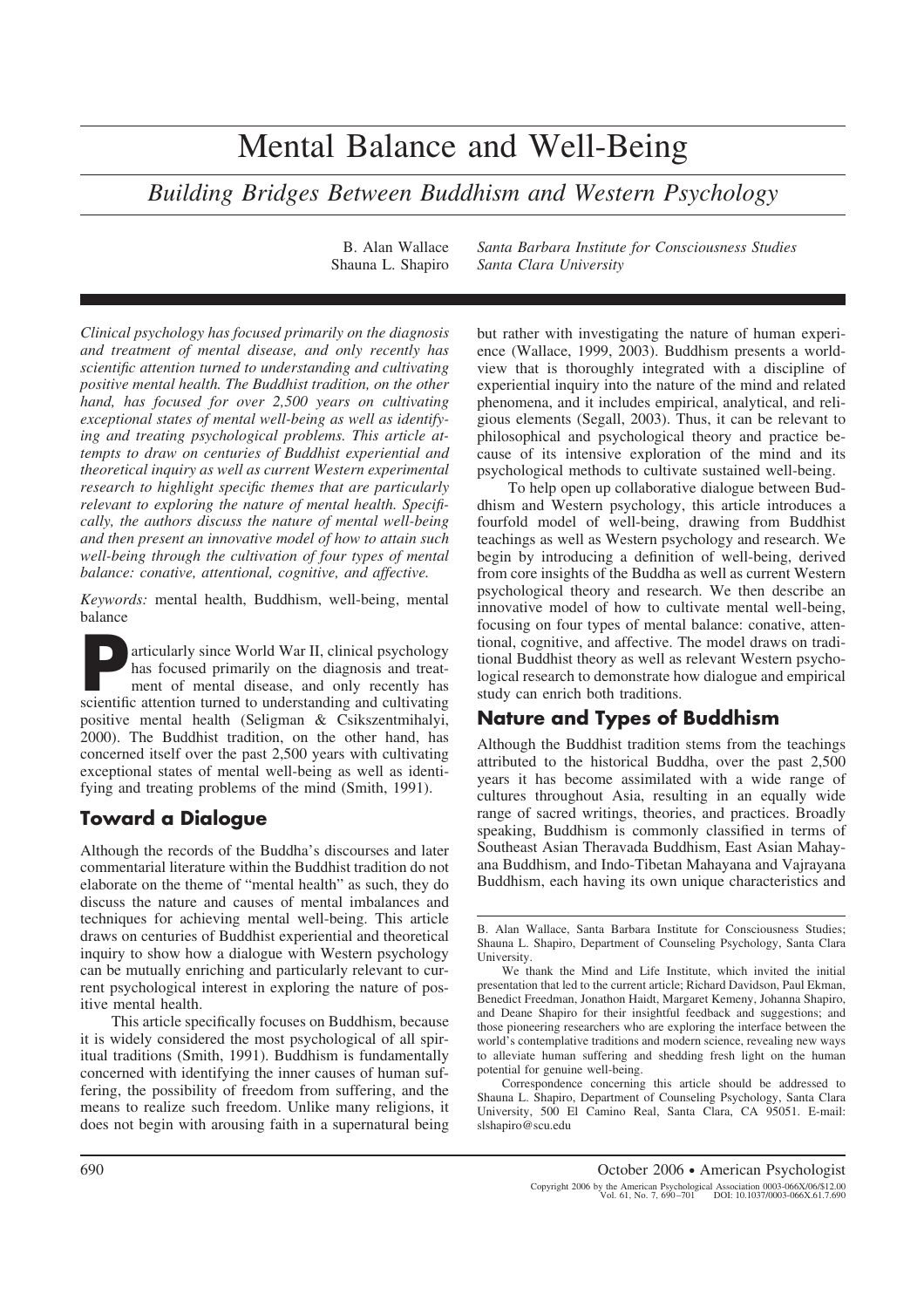

**B. Alan Wallace**

emphases. But there is also great internal diversity within each of these large traditions, and Buddhism continues to evolve today, not only throughout Asia but worldwide (Harvey, 1990; Mitchell, 2002).

Among the many schools of Buddhism that have developed over its long history, in this article we rely primarily on the rich literature of the Theravada Buddhism of Southeast Asia and Mahayana Buddhism as they originated in India and later evolved in Tibet. All schools of Buddhism are concerned with the realization of spiritual liberation and enlightenment, but these two traditions have developed an especially rich body of theories and practices for achieving the more modest goal of mental well-being (Aronson, 2004). For this reason, the majority of the teachings we draw from in our attempt to develop a model of mental health and balance are from the Theravada and Mahayana literature. And yet, it is important to note that all schools of Buddhism share in common with Western psychology the fundamental goal of reducing suffering (Bodhi, 2005).

# **Well-Being and Its Facsimiles**

The goal of Buddhist practice is the realization of a state of well-being that is not contingent on the presence of pleasurable stimuli, either external or internal (Wallace, 1999). According to Buddhism, this movement toward well-being is a fundamental part of being human. As the Dalai Lama commented,

I believe that the very purpose of our life is to seek happiness. Whether one believes in religion or not, whether one believes in this religion or that religion, we all are seeking something better in life. So, I think, the very motion of our life is towards happiness. (Dalai Lama & Cutler, 1998, p. 15)

A fundamental insight of Buddhism is the recognition of the fluctuating, impermanent nature of all phenomena that arise in dependence on preceding causes and contributing conditions (Ñanamoli & Bodhi, 1995). Mistakenly grasping objective things and events as true sources of happiness produces a wide range of psychological problems, at the root of which is the reification of oneself as an immutable, unitary, independent ego (Ricard, 2006). By first recognizing these ways of misapprehending oneself and the rest of the world, one can then begin to identify the actual sources of genuine well-being (Wallace, 2005b; Wallace & Hodel, 2006). The true causes of such wellbeing are rooted in a wholesome way of life, are nurtured through the cultivation of mental balance, and come to fruition in the experience of wisdom and compassion. In this way, the pursuits of genuine well-being, understanding, and virtue come to be thoroughly integrated.

Buddhism promotes an ideal state of well-being that results from freeing the mind of its afflictive tendencies and obscurations and from realizing one's fullest potential in terms of wisdom, compassion, and creativity (Wallace, in press). In this article, the well-being we are referring to is fundamentally different from hedonic well-being, which includes stimulus-driven pleasures of all kinds (Bodhi, 2005, pp. 199 –205; Wallace, 1993, pp. 1–10). According to Buddhist teaching, people may derive enjoyment from sensual pleasures, such as attractive visual images, sounds, aromas, tastes, and tactile sensations, but as soon as they lose touch with these stimuli, the resultant pleasure fades (Tsong-kha-pa, 2002). Buddhism suggests that the same is true of the satisfaction people may experience as a result of being praised, acknowledged, respected, and loved. The acquisition of material goods, financial security, power, and fame may lead to happiness, but it too is transient. All such pleasures are contingent on stimuli, either from the environment, from interactions with other people, or from various kinds of physical and mental activity. But when those stimuli cease, the associated pleasure wanes (Ricard, 2006).

This ancient Buddhist critique of stimulus-driven pleasure has been indirectly supported by current research finding that wealth does not predict lasting happiness (Diener, Sandvik, Seidlitz, & Diener, 1993; Inglehart, 1990).<sup>1</sup> For example, even lottery winners gain only a temporary boost in reported subjective well-being and then return to baseline (Argyle, 1986; Brickman, Coates, & Janoff-Bulman, 1978). In fact, Myers and Diener (1995), after years of research on psychological happiness, concluded that "satisfaction is less a matter of getting what you want than wanting what you have" (p.13), a statement in accordance with the Buddhist emphasis on the importance of contentment (Tsong-kha-pa, 2002, p. 29).

Moreover, according to Buddhist theory, clinging to such stimuli as the actual source of one's happiness can

October 2006 ● American Psychologist 691

<sup>1</sup> These findings are nuanced, and we do not want to overstate the relationship between money and happiness (see Lucas & Dyrenforth, 2006, for a critique).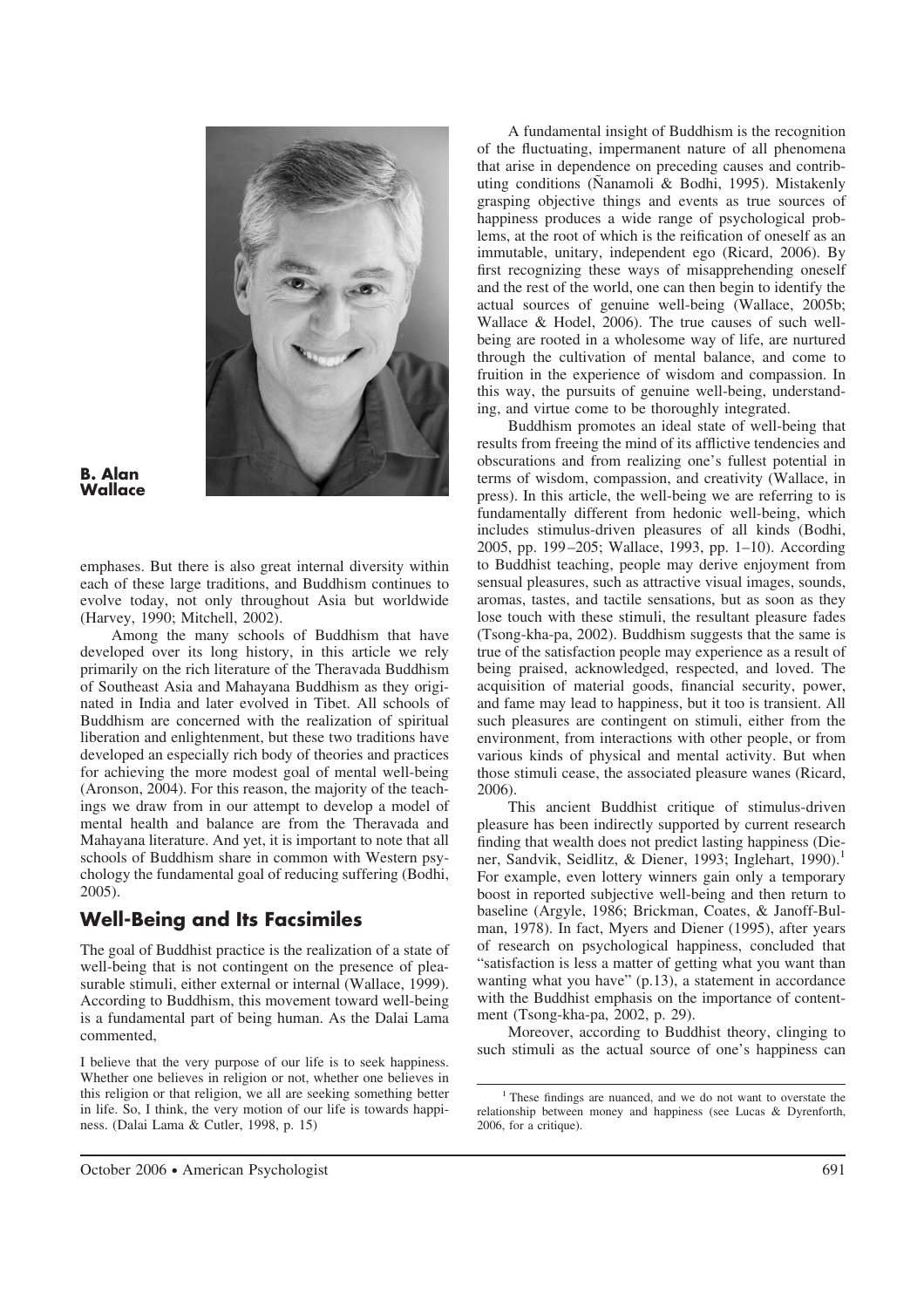

#### **Shauna L. Shapiro**

easily give rise to at least intermittent, if not chronic, anxiety as one faces the possibility, likelihood, or certainty that stimuli will not last (Tsong-kha-pa, 2000, pp. 281– 284). According to one Buddhist adage, as people cling to these objects, situations, and activities as the source of happiness, there can eventually be only two outcomes: Either the objects, situations, and activities disappear, or people disappear. A common misconception is that Buddhism uniformly denies the value of stimulus-driven pleasures, as if it were morally wrong to enjoy the simple pleasures of life, let alone the joys of raising a family, creating fine works of art, or making scientific discoveries. All of these have their own merits, but a life that is concerned with such pursuits alone does not give rise to lasting well-being.

This is not a matter of choosing well-being instead of hedonic pleasures, some of which, like the joys of friendship and worthwhile accomplishments, may be very meaningful. The enjoyment of such transient experiences is not in opposition to the cultivation of positive attitudes and commitments or the cultivation of the types of mental balance that yield inner well-being. In fact, one may derive greater enjoyment from hedonic pleasures as a result of cultivating well-being. What is important is not to conflate the two and mistakenly believe that external pleasures will bring lasting happiness.

One can distinguish between well-being and its facsimiles by imagining all of the external supports for his or her present sense of happiness and security suddenly disappearing. Whatever sense of well-being that remains is authentic. All of one's happiness that has vanished is merely on loan, contingent on transient conditions that are largely out of one's control. People can ignore that fact and lead their lives with a false sense of security, or they may wake up to the illusory nature of much of their happiness and seek to cultivate genuine well-being through the development of mental balance, which is not dependent on pleasurable sensory, aesthetic, or intellectual stimuli.

# **Support From Western Psychology**

Well-being that transcends such transient, stimulus-driven pleasures depends on the cultivation of specific types of enduring beliefs and attitudes and on developing one's signature strengths (Haidt, 2006; Seligman, 2004). The cultivation of meaningful priorities, attitudes, perspectives, and behaviors has been highlighted by positive psychology (Seligman, 1998) and is also strongly emphasized in Buddhist practice (Shantideva, 1997; Wallace, 2001a). Both Western psychology and Buddhism claim that the happiness resulting from such internal mental training is more durable than stimulus-driven pleasures (Brickman & Cambell, 1971; Ryan & Deci, 2001).

Current psychological research on "maximizers" and "satisficers" supports this theory of well-being drawn from Buddhism and Western psychology (Schwartz et al., 2002). *Maximizers* are defined as persons who are always looking for the best, whereas *satisficers* are satisfied once the threshold of acceptability based on their intrinsic values is crossed. Research demonstrates that maximizers' attempts at finding the best paradoxically leads to increased suffering, not increased satisfaction. Of note, although maximizers may achieve better objective outcomes than satisficers, they are likely to experience these outcomes as worse (Iyengar, Wells, & Schwartz, 2006). As the maximizer attempts to create an internal state through external perfection, dissatisfaction (not pleasure) increases. This reinforces a core hypothesis of Buddhism that expectations and striving after such things as wealth, fame, approval, and power lead to discontentment, anxiety, and frustration.

Buddhism states that these misguided attempts to find happiness are due to people's confusion about the sources that lead to true well-being (Nanamoli & Bodhi, 1995; Goldstein & Kornfield, 1987). This view is supported by current psychological research in affective forecasting. Kahneman, Diener, and Schwarz (1999) proposed that people are poor predictors of their future happiness, finding that people often inaccurately forecast the emotional impact of specific events and therefore make choices based on erroneous calculations of what will bring the greatest happiness (Kahneman et al., 1999). There is substantial evidence for an impact bias in predictions about emotional reactions to future events (for a review, see Wilson & Gilbert, 2003). These findings lend partial support to the Buddhist view that often what people think will make them happy does not lead to lasting well-being.

Current psychological research also offers preliminary confirmation of the Buddhist teaching that the level of one's happiness is not fixed but can be consciously cultivated. Until recently, psychological theory posited that the "set point" for experiencing happiness is fixed by temperament and early life experience and is difficult to shift (Kahneman et al., 1999). However, recent research in neu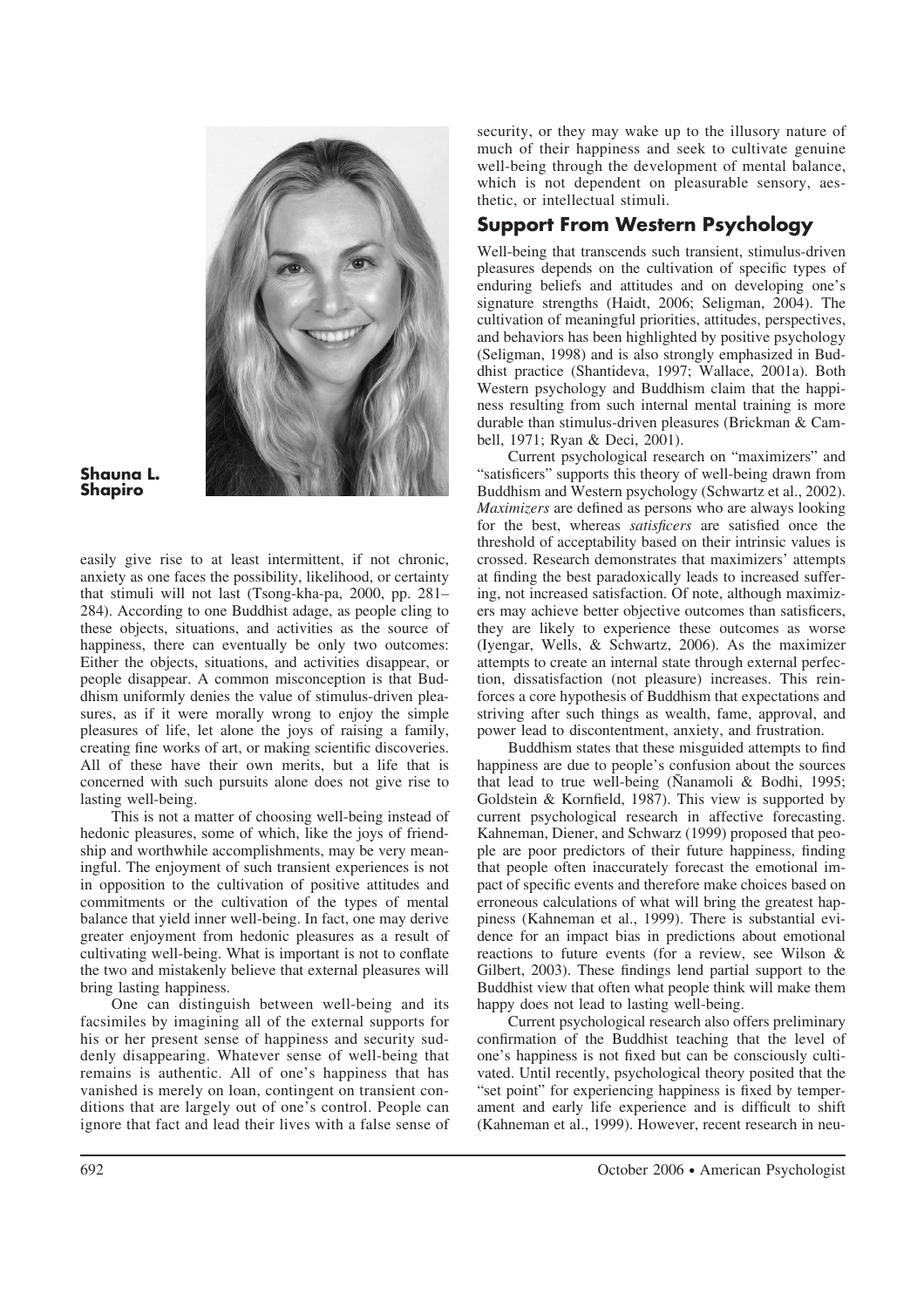roscience is beginning to show support for the Buddha's theory. For example, Davidson and colleagues (2003) found that novice meditation practice was associated with significantly greater activity in the left prefrontal cortex, an area of the brain associated with positive emotion. This finding was further supported by a prospective randomized controlled trial examining the effects of mindfulness meditation on brain activity as well as psychological and immunological functioning (Davidson et al., 2003).<sup>2</sup>

As the above discussion illustrates, the quest for wellbeing is often difficult and misguided. Below we present a heuristic model that proposes that well-being arises from a mind that is balanced in four ways: conatively, attentionally, cognitively, and affectively. This fourfold model of mental balance draws from both Buddhism and Western psychology in an attempt to build a bridge between these two rich traditions. Our model of mental balance is not found in traditional Buddhist literature, which does not generally discuss mental health as a topic distinct from teachings on the path to enlightenment. Nevertheless, this novel approach to understanding and developing exceptional levels of mental balance is derived from sources in various Buddhist texts that explain how to train the mind in ways that alleviate suffering from its source (Buddhaghosa, 1979; Shantideva, 1997; Tsong-kha-pa, 2000, 2002).

## **Cultivating Mental Balance**

One of the fundamental Buddhist premises that underlies this presentation of well-being is that mental suffering is due in large part to imbalances of the mind (Gunaratana, 1985, pp. 28 – 48; Tsong-kha-pa, 2000, pp. 297–313). For example, anxiety, frustration, and depression are considered to be symptoms of an unbalanced mind. On the other hand, just as a healthy, uninjured body is relatively free of pain, so is a healthy, balanced mind relatively free of psychological distress, even in the face of adversity. Although mental suffering is often catalyzed by environmental and social influences and it presumably always has neural correlates (Ryff & Singer, 1998), such suffering can often be traced to subjectively experienced mental imbalances. Buddhism suggests that many of them can be remedied through skillful, sustained mental training (Tsongkha-pa, 2000).

The basic theory is that to the extent that the mind's habitual "ground state," prior to any sensory or conceptual stimulation, is in a state of imbalance, it is characterized by dissatisfaction (Tsong-kha-pa, 2000, pp. 290 –292). On the basis of this theory, we have developed a heuristic model of four kinds of mental balance: conative, attentional, cognitive, and affective. The four components of the model were chosen because we believe they encapsulate the major processes involved in training the mind to achieve exceptional levels of health and well-being.

The model is presented in a linear fashion, beginning with conative balance. Conative balance precedes the other three in the process of cultivating mental well-being, because this factor is what allows people to set intentions, goals, and priorities. In effect, conative processes set the course for the cultivation of the other three mental balances. Attentional balance is the next mental factor discussed, because attention is a necessary skill for achieving the final two factors, cognitive and affective balance. Without the ability to sustain attention, it is difficult to closely examine people's moment-to-moment cognitive and affective processes. Cognitive and affective balance are presented subsequently, as they can most effectively be achieved on the basis of the prior cultivation of conative and attentional balance.

Although we present the model in a linear procession, we are not suggesting any kind of strict linearity among these four elements of mental balance. All components of the model are interconnected. The model represents a systemic and dynamic process of evolving toward well-being. Each factor of the model has its own distinct qualities, while it is simultaneously part of the larger whole of the system. This aspect of the model is akin to the term *holon* (Koestler, 1978), which refers to a system that is both a whole composed of parts and a part composing larger wholes. Therefore, although we describe each of the mental balances below as individual factors, it is important to note that as balance is gained in one area, it affects the other three. For example, as one gains greater affective balance, this is likely to result in greater wisdom regarding one's choice of goals (conative balance), increased ability to sustain attention (attentional balance), and clearer mindfulness of events as they arise from moment to moment (cognitive balance).

Below we describe each of the four mental balances. In an attempt to precisely operationalize them, we use a system of classification drawn from traditional Tibetan medicine, which defines physiological imbalances in terms of deficit, hyperactivity, and dysfunction. This system of classification is closely linked to Indo-Tibetan Buddhism (Dhonden, 1986, 2000). We attempt to show how each of the mental balances has its own distinct characteristics, though all four are interdependent. In addition, we cite relevant Western psychological theory and research to help support our discussion. Finally, we suggest empirical questions that arise out of our fourfold model.

#### *Conative Balance*

The term *conation* refers to the faculties of intention and volition. For example, the intention to spend more time with one's children and the intent to lose weight are both cases of conation, with intention, or a goal, implying a stronger commitment to action than desire alone. An illustration of a desire, as distinct from an intention, is the yearning to stop smoking, which is not fortified by the actual resolve to do so. Conative balance is the first of the

<sup>2</sup> Results indicated that the meditation group demonstrated significantly increased left to right prefrontal activity. Further, this shift in prefrontal activity was correlated with subjective reports of well-being as well as enhanced immune functioning. The results of these studies are not conclusive, however, as the same level of left prefrontal cortex activity was exhibited by two subjects with no meditative training. Nevertheless, these findings do support the emerging field of neuroplasticity, which states that many neural processes are malleable and can change in response to experience.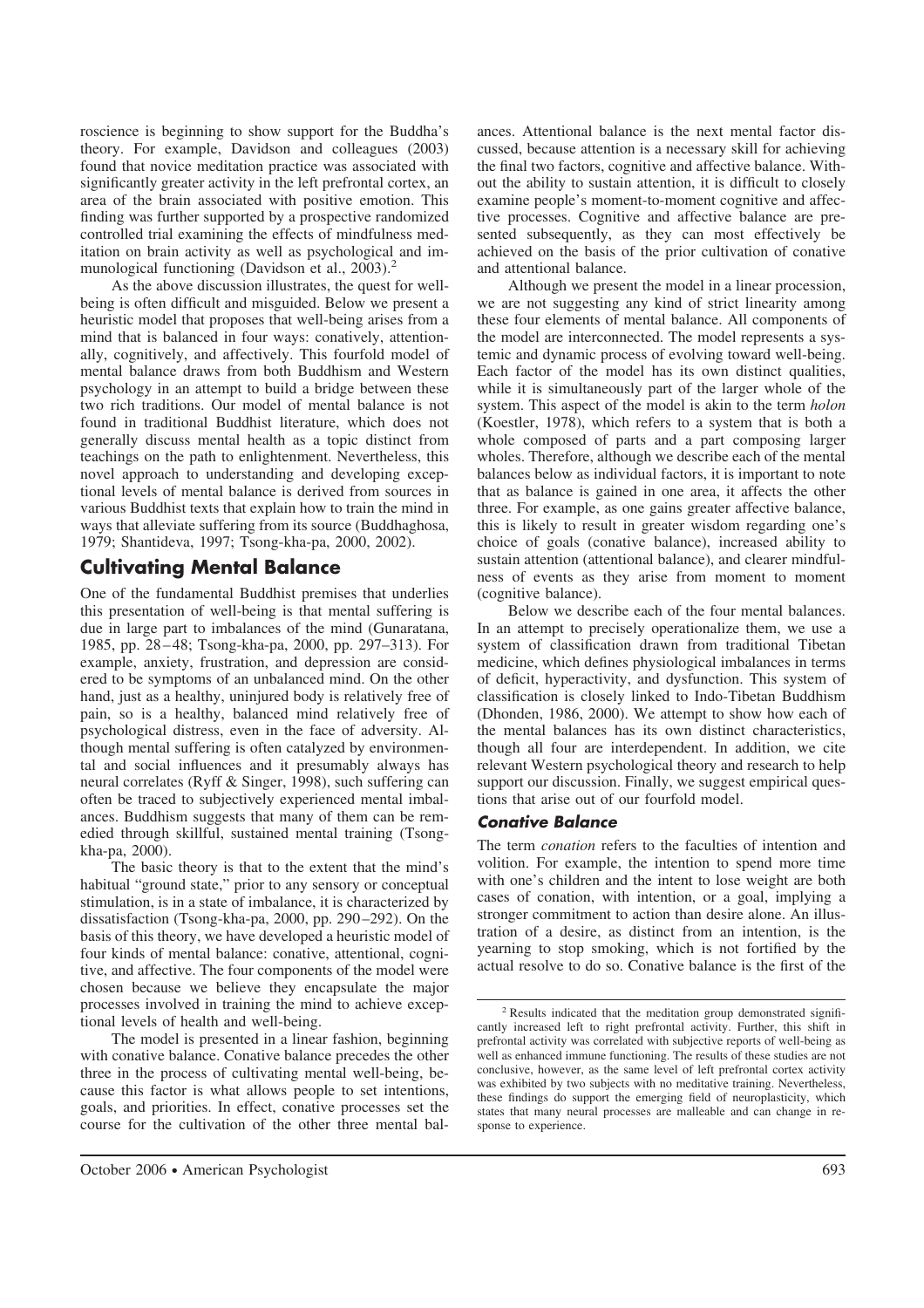mental states discussed because of its central importance to all other mental states. If one does not develop conative balance—a reality-based range of desires and aspirations oriented toward one's own and others' happiness—then there will be little or no incentive to try to balance one's attentional, cognitive, and affective faculties. A common misconception of Buddhism is that it promotes the ideal of having no desires or goals whatsoever. But this would imply a vegetative state utterly at variance with the Buddhist ideal of genuine well-being (Asanga, 2001, p. 16; Gethin, 2001, pp. 90–91). Although Buddhism does explain how the suffering may be caused by unwholesome goals and desires, it also emphasizes the value of wholesome goals and desires, such as the intention to be a conscientious and loving parent or to contribute to a sustainable ecosphere (Tsong-kha-pa, 2004). In this context, the terms *wholesome* and *unwholesome* refer to those forms of physical, verbal, and mental behavior that are, respectively, conducive to and detrimental to one's own and others' well-being. To determine what is wholesome and unwholesome requires a careful examination of the longterm consequences of behavior, for an unwholesome act may lead to short-term gratification but long-term misery, whereas a wholesome deed may be fraught with difficulties in the short term but lead to deeply rewarding consequences as time passes.

On the basis of this teaching, in our model, conative balance entails intentions and volitions that are conducive to one's own and others' well-being. Conative imbalances, on the other hand, constitute ways in which people's desires and intentions lead them away from psychological flourishing and into psychological distress (Rinpoche, 2003; Wallace, 1993, pp. 31–43).

A conative deficit occurs when people experience an apathetic loss of motivation for happiness and its causes (Rabten, 1992, p. 86; Vasubandhu, 1991, p. 193). This is normally accompanied by a lack of imagination or a kind of stagnated complacency: People cannot imagine faring better than they are now, so in this state of despair, they do not try to do anything to achieve such well-being. Some people fall into such apathy due to disappointment, when they have failed to reach a goal or fulfill an aspiration, such as being accepted at a chosen college or landing a promising job. Conative hyperactivity is present when people fixate on obsessive goals that obscure the reality of the present (Asanga, 2001, pp. 15–18; Rabten, 1992, pp. 84 – 85). People are so caught up in craving and fantasies about the future—about their unfulfilled desires—that their senses are dulled as to what is happening here and now. In the process, people may also blind themselves to the needs and aspirations of others. Students, for example, may be so obsessed with achieving optimal grades that they become overwrought with anxiety and fail to prepare properly for their exams. Likewise, a man may become so intent on winning a woman's affections that his attentions to the woman of his desire become oppressive. By being so caught up in desire, the man fails to notice that he is alienating the very woman he is trying to impress.

Finally, conative dysfunction sets in when people desire things that are detrimental to their own or others' well-being and are indifferent to things that do contribute to their own and others' well-being (Gunaratana, 1985, p. 29). For example, if one becomes obsessed with the pursuit of fame and financial success, this single-minded fixation may prove detrimental to one's physical and psychological health while also damaging one's personal relations with friends, loved ones, and professional colleagues. Addiction and other forms of substance abuse, which may yield short-term pleasure and relief from pain, are other expressions of conative dysfunction.

It is crucial to recognize that individual psychological flourishing is not something that can be cultivated while ignoring the well-being of others. People do not exist independently from others, so their well-being cannot arise independently of others either. The seventh-century Indian Buddhist contemplative Shantideva (1997) commented on conative dysfunction in this way: "Those seeking to escape from suffering hasten right toward their own misery. And with the very desire for happiness, out of delusion they destroy their own well-being as if it were their enemy" (p. 21).

Conative balance does not imply that one simply changes goals, substituting one for another. There are actually scores of different Buddhist practices to cultivate right intention or right motivation, which pertain directly to conative balance (Tsong-kha-pa, 2000, 2004). These include reflection on meaningful and wholesome desires and recognizing unwholesome desires that will lead to suffering both for oneself and others. The reflection is carried further, focusing not only on the desire and goal itself but also on the cause and effect of specific desires. For example, "If I continue on this track and I try to fulfill this desire, what are the consequences for my own and others' well-being?" In such ways, the right intention implies an altruistic devotion to meaningful desires that are conducive not only to one's own well-being but to the flourishing of others as well.

General Buddhist approaches to attaining conative balance are (a) to remedy apathy by meditating on the realities of impermanence and suffering and the possibility of generating well-being by reflecting, for example, on the lives of those who have realized such fulfillment, (b) to remedy obsessive desire with the cultivation of contentment, and (c) to remedy mistaken goals with the experiential recognition of the true causes of both suffering and well-being (Wallace, 2001b, pp. 218 –222). Buddhism presents a wide array of meditations designed to remedy specific forms of craving and other obsessive desires and to promote wholesome aspirations (Shantideva, 1981, pp. 142–156, 188 –215). Contentment is cultivated by reflecting on the transitory, unsatisfying nature of hedonic pleasures and by identifying and developing the inner causes of genuine well-being. At the same time, by reflecting on the potential benefits of achieving exceptional states of mental balance and insight, one may experience a healthy sense of discontent regarding one's current degree of psychological and spiritual maturation, leading to an insatiable aspiration to explore the frontiers of one's inner development. The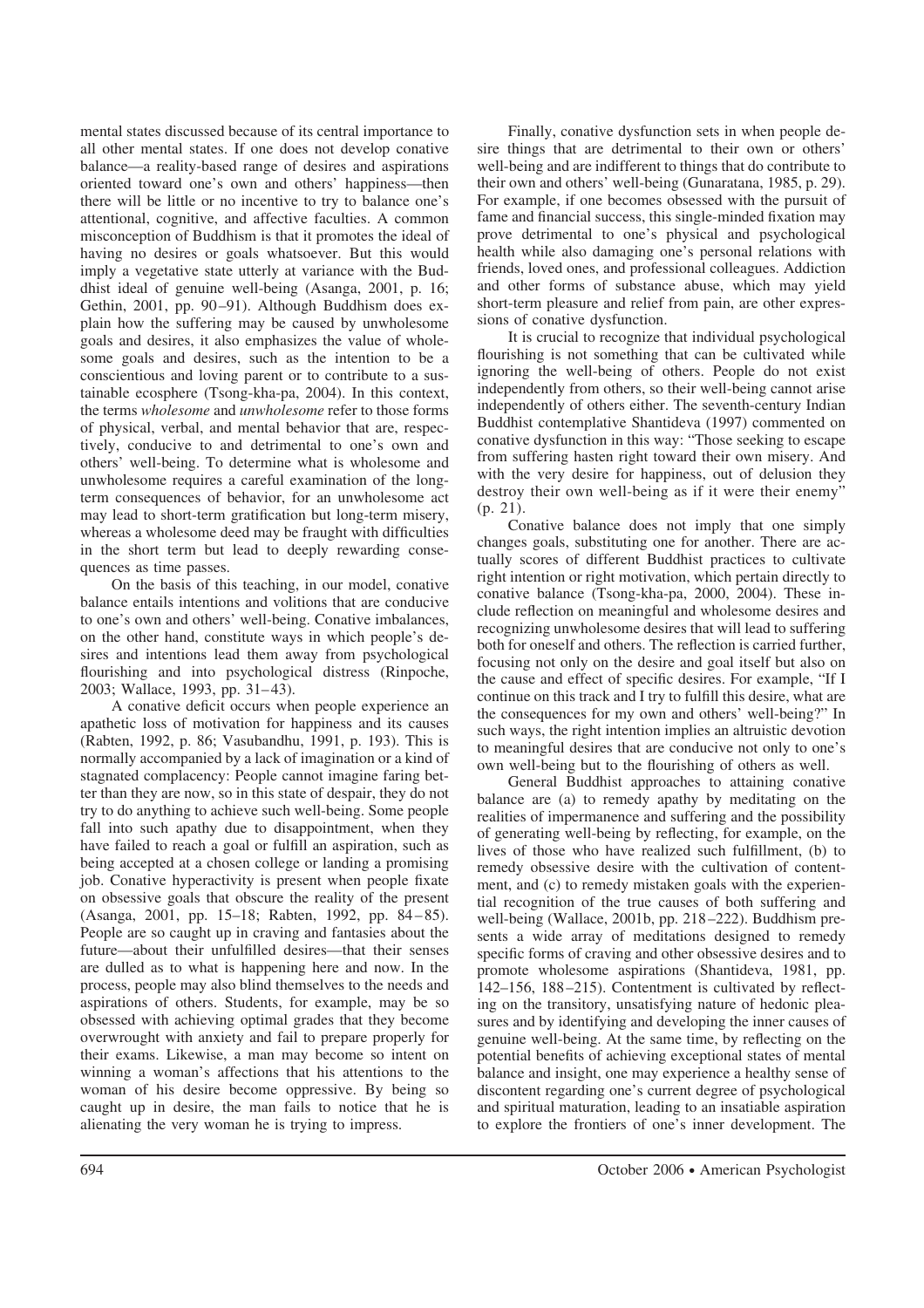result of such conative balance is a decrease in interest in achieving an excess of such things as sensual pleasures, material acquisitions, and social status and a growing commitment to leading a meaningful and deeply satisfying life, qualified by a growing sense of well-being, understanding, and virtue.

According to Buddhism, although the primary sources of mental suffering are internal mental afflictions such as craving, hostility, and delusion, it is common for people to mistakenly identify external objects, people, and situations as the true sources of their misery, anxiety, and frustration. *Craving*, as it is defined in Buddhism, is an attraction for an object on which one conceptually superimposes or exaggerates desirable qualities while filtering out undesirable qualities (Wallace, 1999). In cases of strong craving and afflictive attachment (including addiction), one transfers the very possibility of one's own happiness onto the object on which one's mind is bent, thereby disempowering oneself and empowering the object of one's desire (Rabten, 1992, pp. 74–75).

*Support from Western psychology.* Current psychological research supports the importance of having clear and unconflicting aspirations and goals that are inherent in attaining conative balance. For example, Emmons (1986) found that having goals, making progress toward goals, and having goals that did not conflict with each other were all predictors of subjective well-being and happiness. In addition, the Buddhist idea of right motivation has implicitly found its way into Western psychological theory in the stages of change model of addictive behavior developed by Prochaska, DiClemente, and Norcross (1992). Clients often move through these stages depending on their motivational level. Research has found that therapists and interventions matched to a person's conative–motivational level are highly effective (Prochaska et al., 1992). The attention to motivation in Western psychology has increased significantly over the past decade because of the work of W. Miller and Rolnick (1991) and their development of motivational interviewing, an efficacious approach geared toward enhancing clients' motivation to change.

**Empirical questions.** Buddhist teachings posit that conation is essential to mental well-being (Byrom, 1991). This is an interesting empirical question. The model that we have developed follows this assumption. We posit that the other three mental balances will not lead to wellbeing without the development of conative balance. Our model suggests that the faculty of attention in and of itself does not necessarily lead to well-being. A sniper, for instance, may develop highly concentrated, unwavering attention without such attention skills' leading to well-being. Our model supports the previous theory that the intention behind the attention is elemental (see S. L. Shapiro & Schwartz, 2000, for a review). Rigorous research examining the question of the role of conative balance in the proposed model of mental balance might ask, for example, whether the cultivation of attentional or cognitive balance results in equal well-being if conative balance is not present. For example, an individual with exceptional atten-

tional balance may be able to sustain attention for prolonged periods of time on examining trends in the stock market. But if he or she does not have conative balance, he or she may be consumed by greed and fear and will not experience subjective well-being (e.g., quality of life, sense of happiness, low stress) or objective well-being (e.g., healthy blood pressure and immune profiles).

### *Attentional Balance*

Attentional balance, including the development of sustained, voluntary attention, is a crucial feature of mental health and optimal performance in any kind of meaningful activity. According to Buddhist teachings, it is achieved by overcoming attentional deficit, hyperactivity, and dysfunction, to which human beings at large, and not just those diagnosed with attention-deficit/hyperactivity disorder, are prone (Gunaratana, 1985, pp. 28 –32). From a Buddhist perspective, an attentional deficit is characterized by the inability to focus vividly on a chosen object. Students in a classroom, for example, may have a hard time attending to their teacher's instructions because of falling into listlessness, boredom, or dullness. Attentional hyperactivity occurs when the mind is excessively aroused, resulting in compulsive distraction and agitation. To return to the example of a classroom situation, students may be inattentive to their teacher because they are caught up in their own daydreaming, restlessness, and other distractions. Attention is dysfunctional when people focus on things in afflictive ways, those that are not conducive to their own or others' well-being.

An attentional deficit corresponds closely to the Buddhist concept of laxity, and attentional hyperactivity correlates with excitation (Lamrimpa, 1995; Wallace, 1999, 2005a, 2006a). These imbalances are remedied through the cultivation of *mindfulness*, which is defined in many Buddhist texts as sustained, voluntary attention continuously focused on a familiar object, without forgetfulness or distraction (Asanga, 2001, p. 9; Buddhaghosa, 1979, p. 524; Gethin, 2001, pp. 36 – 44), and *meta-attention*, the ability to monitor the state of the mind, swiftly recognizing whether one's attention has succumbed to either excitation or laxity (Ñanamoli & Bodhi, 1995, p. 975). Shantideva (1997) emphasized the importance of developing attentional skills for psychological flourishing when he wrote, "Upon developing zeal in that way, one should stabilize the mind in meditative concentration, since a person whose mind is distracted lives between the fangs of mental afflictions" (p. 89).

One of the most widespread Buddhist practices for developing attentional balance is mindfulness of breathing. In such practice, one may begin by focusing the attention on the tactile sensations of the respiration wherever they arise in the entire body; one may then more narrowly focus on the sensations of the rise and fall of the abdomen with each in- and out-breath; and in the most highly focused exercise, the attention may be directed to the sensations of the passage of the breath at the apertures of the nostrils. While the attention is mindfully engaged with the respiration, one meta-cognitively monitors the meditative process,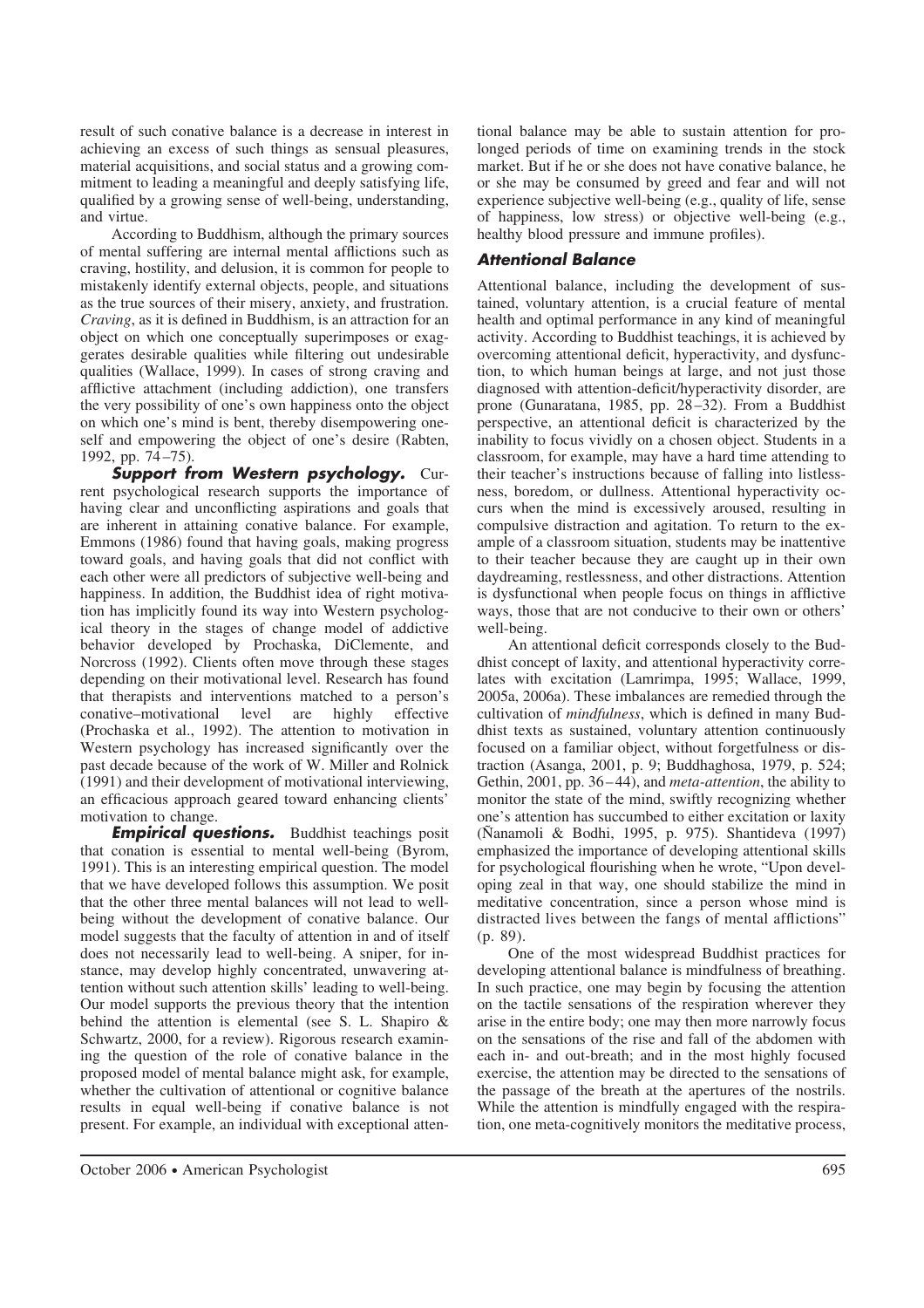noting as swiftly as possible the occurrence of either laxity or excitation. When laxity sets in, the primary remedy is to arouse the attention by taking a fresh interest in the object of meditation, whereas when the mind becomes agitated, the first thing to do is to relax more deeply. In this way, the attentional imbalances of laxity and excitation may be overcome (Wallace, 2006a).

*Support from Western psychology.* Current psychological theory corroborates the Buddha's teachings on the significance of attention. For example, several theories of self-regulation discuss the central place of attention in the maintenance and enhancement of psychological functioning (Ryan & Deci, 2001; S. L. Shapiro & Schwartz, 2000; Teasdale et al., 2000). In addition, the work of Cohen and Blum (2002) posits the central role of attention and cognitive control in guiding thought, behavior, and decision making.

The psychological theory of *flow*, developed by Csikszentmihalyi (1990), also confirms the importance of sustained attention. *Flow* is defined as the state of being completely involved in an activity for its own sake. Research based on the theoretical concept of flow demonstrates that happiness comes from deep attention and engagement in activity (Csikszentmihalyi, 1990).

One of the most intriguing aspects of Buddhist attentional training has to do with the development of the simultaneous qualities of relaxation, attentional stability, and vividness. In the course of such meditative practice, one experiences a growing sense of physical and mental ease, yet at the same time, the coherence and vividness of attention increase (Wallace, 2006a, pp. 13–22, 155–162). This physical and mental ease is akin to the "relaxation response" and has been posited by many Western psychologists as the mechanism by which meditation affects mental and physical health (Benson, 1984). However, whereas relaxation plays an important role in effecting change, the stability and vividness of attention may also be key elements. This Buddhist assertion can be tested using Western psychological methodology.

On the basis of many studies of attention in healthy individuals—including those with skills in areas such as air traffic control, music, mathematics, and chess—psychologists have generally found that attentional arousal is correlated with effort. When one is deeply relaxed, there is a low level of attentional vividness, and when attention is highly aroused, this is correlated with a high degree of effort (Critchley & Mathias, 2003).

In Buddhist attentional practice, on the contrary, one first emphasizes the cultivation of mental and physical relaxation; on that basis, attentional stability is highlighted, and finally one focuses on the development of attentional vividness. The result of such training is an anomalous state of attentional balance in which a high level of attentional arousal is maintained while remaining deeply relaxed and composed. For this reason, it is called *meditative quiescence* (*shamatha*). The mind is now free of both attentional laxity (deficit) and excitation (hyperactivity), and it can be used effectively for any task to which it is put (Wallace, 2006a, pp. 167–173).

*Empirical questions.* One empirical question this aspect of attentional balance poses is, Which theory is correct? Is focused attention opposed to relaxation or is relaxation a fundamental prerequisite to states of focused attention that can be maintained for long periods without exhaustion? If the latter were confirmed by research, it would have far-reaching implications for training in any activity, including in academic, scientific, aesthetic, athletic, and spiritual pursuits.

Two empirical questions that arise around attention are, What is an "optimal" level of attention? and What are the disadvantages of attentional imbalances? According to Buddhism, attention can and should be trained. Without this mental training, the human mind remains in what has been referred to as an "arrested state of development" or as James (1911/1924) stated, "Compared to what we ought to be, we are only half awake" (p. 237).

Psychological research (Simons & Chabris, 1999) is demonstrating the effects of cognitive blindness and change blindness, that is, not detecting large changes in objects and scenes, which result from the limited capacity of people's untrained attentional abilities. This research suggests that people perceive and remember only those objects and details that receive focused attention (Simons & Chabris, 1999). Simons and Chabris (1999) concluded that people are "surprisingly unaware of the details of [their] environment" and "do not detect large changes" (p. 1059) because of lack of attention. Another empirical question therefore is, Does meditative training in attention result in significantly less change blindness?

### *Cognitive Balance*

Cognitive balance entails engaging with the world of experience without imposing conceptual assumptions or ideas on events and thereby misapprehending or distorting them. It therefore involves being calmly and clearly present with experience as it arises moment by moment. We use the term *cognitive* in the sense of knowing as opposed to purely discursive thought (Wallace, 2005a).

According to Buddhism, the distinguishing characteristic of what we are referring to as cognitive balance is that one views the world without the imbalances of cognitive hyperactivity, deficit, or dysfunction (King, 1992, pp. 82– 102; Gunaratana, 1985, pp. 143–174; Lamrimpa, 2002). People with severe cognitive imbalances are radically out of touch with reality and are commonly diagnosed with some form of psychosis. Yet in the Buddhist view, healthy people too are generally prone to cognitive imbalances of all three kinds. At times, people are simply absent-minded (cognitive deficit); on other occasions, they get caught up in their assumptions and expectations, failing to distinguish between perceived realities and their fantasies (cognitive hyperactivity); and they are generally prone to misapprehending events (cognitive dysfunction) in a myriad of ways due to cognitive deficit and hyperactivity imbalances (Rabten, 1992). A commonly cited example in Buddhism is mistaking a coiled rope for a snake. Because one does not initially perceive this object clearly (cognitive deficit), one is prone to projecting one's fears or expectations on the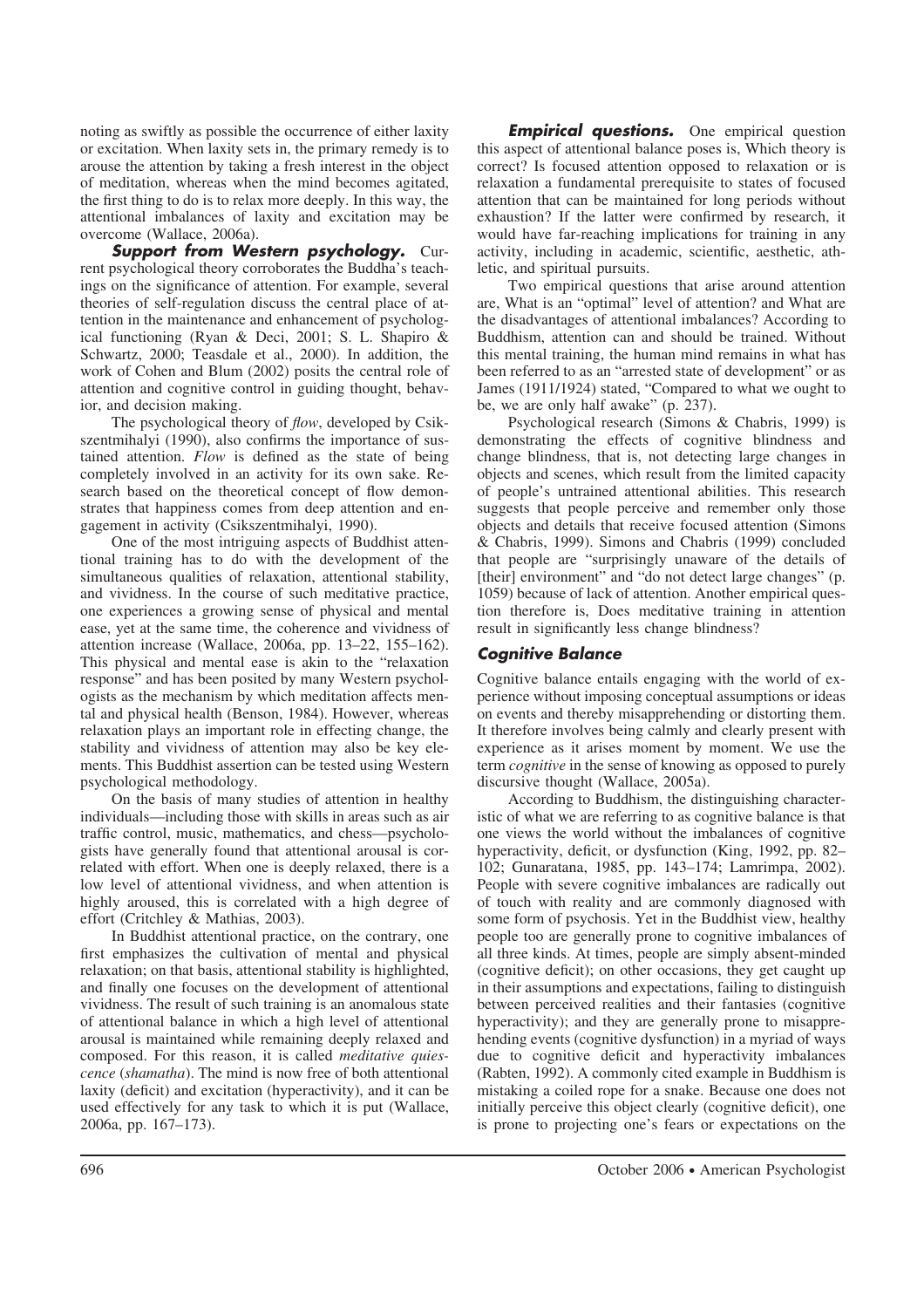object (cognitive hyperactivity), resulting in a misidentification of the object (cognitive dysfunction). In similar ways, people may mistake the emotions, attitudes, and intentions of other people because of a failure of clear attention, compounded by unconscious projections of their own hopes and fears.

Overcoming such cognitive imbalances is a central theme in Buddhist practice, where one of the primary interventions is the application of discerning mindfulness to whatever arises from moment to moment. The faculty of mindfulness, as previously defined, is initially cultivated as a means to overcome attentional imbalances, and it is then applied to daily experience in order to achieve cognitive balance (Gunaratana, 1991). The first challenge in the Buddhist cultivation of cognitive balance is to learn how to attend just to what is being presented to one's senses and to develop an inner awareness of one's own mental processes. As the Buddha said, "In the seen there is only the seen; in the heard, there is only the heard; in the sensed, there is only the sensed; in the known, there is only the known" (*Udana* 8, as cited in Analayo, 2006, p. 233). The four applications of mindfulness to (a) the body, (b) feelings, (c) mental states and processes, and (d) phenomena in general constitute the most fundamental system of meditative practice in Buddhism for achieving insight by means of overcoming cognitive imbalances. In the prior development of attentional balance, one cultivates the faculty of sustained, vivid attention; then to overcome cognitive imbalances, one applies those attention skills to the careful examination of one's own and others' physical and mental presence and to all kinds of causal interactions. By means of such close attentiveness to one's interactive presence with other people and the environment at large, problems of cognitive deficit are overcome, and by carefully observing what is perceptually presented to one's senses, one learns to distinguish between the contents of perception and the conceptual superimpositions that one projects on one's immediate experience of the world (Thera, 1973).

*Support from Western psychology.* There is a rapidly growing body of scientific research exploring the therapeutic effects of such mindfulness<sup>3</sup> training (Baer, 2003), including mindfulness-based stress reduction (Kabat-Zinn, 1990) and mindfulness-based cognitive therapy (Segal, Williams, & Teasdale, 2001).

Training in mindfulness-based interventions has demonstrated significant positive psychological and physiological outcomes in clinical and nonclinical populations (Baer, 2003; Kabat-Zinn, 1993; S. L. Shapiro, Schwartz, & Bonner, 1998). For example, research in mindfulness-based interventions has found decreased depressive relapse (Teasdale et al., 2000), decreased anxiety (J. Miller, Fletcher, & Kabat-Zinn, 1995), enhanced immunological and physiological functioning in cancer patients (Carlson, Speca, Patel, & Goodey, 2004), increased sleep quality (S. L. Shapiro, Bootzin, Lopez, Figueredo, & Schwartz, 2003), and more rapid clearing of psoriasis (Kabat-Zinn et al., 1998).

In addition, recent research has found positive associations between measures of mindfulness and psychological and physical health outcomes (Baer, Smith, Hopkins, Krietemeyer, & Toney, 2006; Brown & Ryan, 2003). For example, the Mindful Attention and Awareness Scale was inversely related to depression, anger, and anxiety and positively correlated with optimism, positive affect, and self-esteem in both adult and college student samples (Brown & Ryan, 2003). Further, the Mindful Attention and Awareness Scale was inversely correlated with medical symptoms and number of visits to medical professionals. Two other measures of mindfulness, the Kentucky Inventory of Mindfulness Skills (Baer, Smith, & Allen, 2004) and the recently developed Five Factor Mindfulness Questionnaire (Baer et al., 2006), have also been associated with psychological health.

Further, mindfulness has been integrated into numerous innovative psychological interventions. For example, mindfulness is a component of dialectical behavior therapy (Linehan, 1993), control therapy (D. H. Shapiro, Astin, & Schwartz, 1996), and acceptance and commitment therapy (Hayes, 2002), and it is also being developed for use with addictive behaviors (Marlatt, 2002), sleep disorders (Ong, Shapiro, & Manber, 2006), and disordered eating (Kristeller, Baer, & Quillian-Wolever, 2006).

Despite the important findings and the innovative ways mindfulness is being introduced into psychological intervention, it is important to note some methodological limitations of the past literature on mindfulness-based intervention. There are three crucial components that have not been adequately addressed in the literature: (a) longterm assessment, (b) testing against randomized comparison groups, and (c) teasing out explanatory mechanisms. Future research should use well-controlled designs comparing mindfulness-based intervention with comparison groups and should assess long-term implications. And yet, preliminary evidence, including a number of randomized controlled trials (Carson, Carson, Gil, & Baucom, 2004; Teasdale, Segal, & Williams, 1995; S. L. Shapiro et al., 1998), is promising.

*Empirical questions.* One hypothesis regarding why mindfulness-based interventions contribute to greater mental health is that they cultivate cognitive balance by teaching participants to change their relationship to

<sup>&</sup>lt;sup>3</sup> The contemporary Vipassana tradition of Buddhist meditation generally equates mindfulness with "bare attention" (Gunaratana, 1991), and recent scientific studies of mindfulness practice have adopted that approach (Bishop et al., 2004). This definition, however, does not reflect the meaning of mindfulness (Pali: *sati*; Sanskrit: *smrti*) as expressed in many authoritative Pali and Sanskrit Buddhist sources. As the Buddhist scholar R. M. L. Gethin (2001, pp. 36–44) pointed out, the primary meaning of the Pali term *sati* is recollection, and many traditional Theravada and Mahayana sources emphasize its qualities of taking hold of the object of attention without forgetfulness (Asanga, 2001, p. 9; Buddhaghosa, 1979, p. 524; Gethin, 2001, pp. 36, 40, Vasubandhu, 1991, p. 190). Thus, there appears to be a discrepancy between the current usage of this Buddhist term and its more traditional usage, for which there is general conformity between the Theravada and Mahayana Buddhism. This is not to detract from the widespread meaning of mindfulness today, but it is important to recognize how it diverges from the more traditional Buddhist meaning of mindfulness and its implementation in practice (see Wallace, Bays, Kabat-Zinn, & Goldstein, 2006).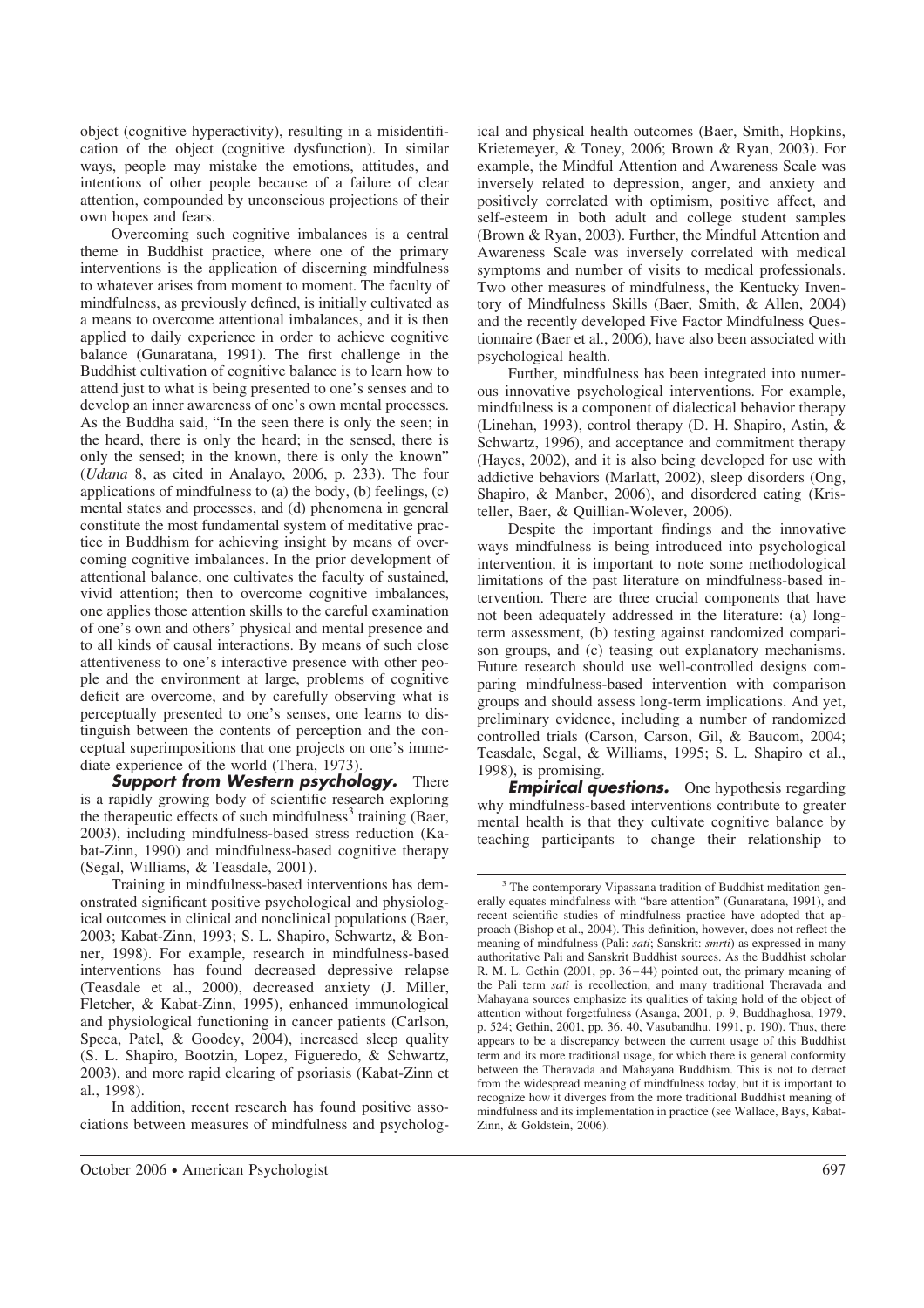thought. This is a supposition at odds with current cognitive theories (Beck, 1976; Ellis, 1962). Although both mindfulness and cognitive therapy underscore awareness and self-monitoring in the present moment, their fundamental approach to thoughts is different. In mindfulness practice, the goal is to change one's relationship to thoughts instead of changing the content of thoughts themselves, whereas cognitive therapy emphasizes the latter (Teasdale et al., 1995). The meditator, therefore, develops a metacognitive state of detached awareness of thoughts, prior to engaging in any evaluation or intent to change their content. It would be interesting for future research to examine how each approach can be used effectively and for whom.

### *Affective Balance*

According to our model, affective balance is a natural outcome of conative, attentional, and cognitive balance, but affective imbalances also impair those other facets of mental health (Goleman, 1997, 2003). As we define the term, *affective balance* entails a freedom from excessive emotional vacillation, emotional apathy, and inappropriate emotions. So defined, the cultivation of affective balance is virtually equivalent to the development of emotional regulation skills. An affective deficit disorder has the symptoms of emotional deadness within and a sense of cold indifference toward others (Wallace, 2005b, pp. 151–152). Affective hyperactivity is characterized by excessive elation and depression, hope and fear, adulation and contempt, and infatuation and aversion. Affective dysfunction occurs when people's emotional responses are inappropriate to the circumstances at hand, for example, taking delight in someone else's misfortune or being disgruntled at others' success.

Psychologists and contemplatives the world over have devised a wide array of interventions to heal such affective imbalances, some of them applicable to people in general, others imbedded in specific religious worldviews. Buddhism treats affective imbalances with many specific methods for countering such mental afflictions as craving, hostility, delusion, arrogance, and envy (Khyentse, 1993; Shantideva, 1997; Thondup, 2000, pp. 110 –122; Wallace, 2001a).

In addition, Buddhism presents a system of meditative practices designed to counter affective imbalance by cultivating the qualities of (a) loving-kindness, (b) compassion, (c) empathetic joy, and (d) equanimity (Aronson, 1980; Salzberg, 2002). These are defined, respectively, as (a) the heartfelt yearning that oneself and others might experience well-being and its causes, (b) the heartfelt yearning that oneself and others might be free of suffering and its causes, (c) delight in one's own and others' joys and virtues, and (d) an impartial sense of caring for others' well-being, regardless of one's own self-centered likes and dislikes (Wallace, 2004). In one method for cultivating lovingkindness, for example, one begins by yearning for one's own happiness and its causes, then gradually extends this aspiration to dear friends and loved ones, strangers, and finally even enemies (Salzberg, 2002). The ideal is to cultivate loving-kindness, compassion, empathetic joy, and equanimity for all beings impartially (Davidson & Harrington, 2002).

*Support from Western psychology.* The cultivation of affective balance and the qualities of lovingkindness, compassion, empathetic joy, and equanimity that promote this balance need to be subjected to empirical research to determine their health-promoting effects. This pioneering research has begun. Carson and colleagues (2004) recently conducted a randomized controlled study of chronic pain patients and found that loving-kindness meditation significantly decreased pain as well as decreased psychological distress. Further, greater amounts of daily loving-kindness meditation practice were associated with decreased back pain and anger.

Another study examining empathy, which is central to empathetic joy and compassion, suggests that this quality can be developed through systematic meditation practice, as the Buddha taught. A randomized controlled trial examined the effects of a seven-week mindfulness meditation on levels of empathy in medical students. Empathy was measured by a reliable and valid self-report measure (alpha coefficient of .89), the Empathy Construct Rating Scale (La Monica, 1981). Results indicated significantly increased empathy and decreased anxiety and depression in the meditation group compared with controls (S. L. Shapiro et al., 1998).

In addition to the central teachings on loving-kindness, compassion, empathetic joy, and equanimity in cultivating affective balance, Buddhist practice also focuses on the emotional quality of gratitude (Rinchen, 1997, pp. 62– 67). Psychological research has confirmed the importance of this quality for psychological and physiological well-being. For example, in a randomized trial, adults who kept a daily journal and listed all of the things for which they were grateful reported significantly increased feelings of happiness and increased health-promoting behaviors compared with controls (Emmons & McCullough, 2003).

**Empirical questions.** All of the noted studies focused on self-report measures, which are inherently limiting. Future research could contribute greatly by extending this research with the examination of behavioral and neurological changes. Further exploration is needed to determine for which populations and disorders affective training is most effective. Is training in affective balance more effective than training in cognitive balance for specific disorders? For example, would loving-kindness meditation be a more effective intervention than mindfulness training for depression, or might it be optimal to combine those types of practice?

# **A Summary of Well-Being and Mental Balance**

Well-being, as presented in this article, is not simply stimulus-driven pleasure, emerging occasionally on the hedonic treadmill of life. Rather, it is a way of flourishing that underlies and suffuses all emotional states, one that embraces all of the vicissitudes of life. In short, it is a way of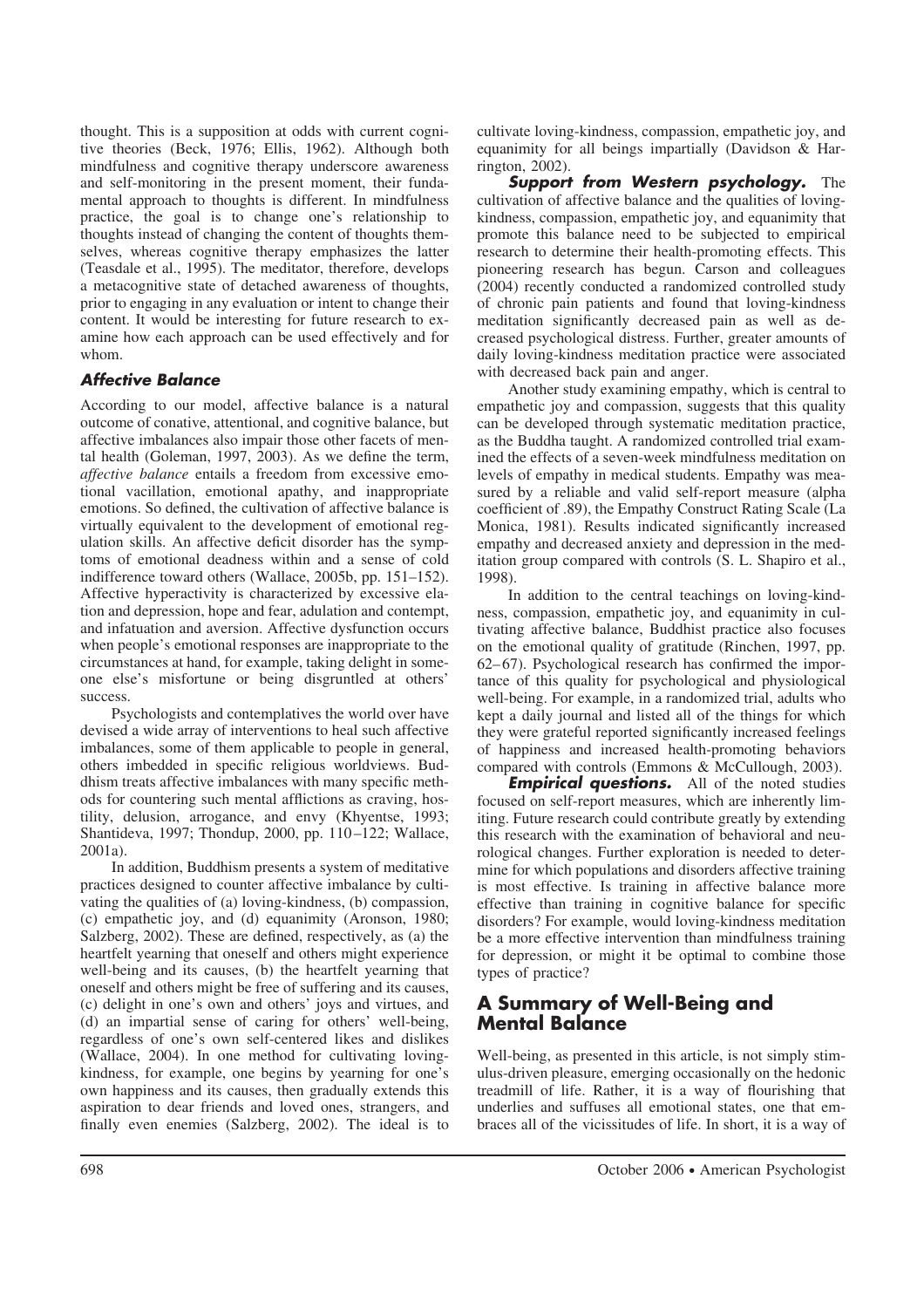engaging with life based on a wholesome way of life, mental balance, and a sound understanding of reality.

The Buddhist assumption behind the pursuit of wellbeing is that one's habitual state is afflicted because of mental imbalances but that one's deeper nature underlying those mental imbalances is healthy and flourishing (Ruegg, 1989; Waldron, 2003; Wallace, 2006b, Wallace & Hodel, 2006). Whereas Western psychology commonly assumes that ordinary people are psychologically well and that they suffer mentally because they are susceptible to disease and dysfunction, Buddhism declares that ordinary people are prone, to varying extents, to all four of the mental imbalances described in this article and that they suffer because of them (Tsong-kha-pa, 2000). Although certain kinds of mental imbalances are inborn and vary from one individual to the next, they can be either increased or diminished as a result of child rearing, education, and other societal influences (Tsong-kha-pa, 2000).

According to Buddhism, people's minds are not intrinsically unbalanced, only habitually so, and with continued skillful effort, these imbalances may be remedied, resulting in a state of well-being that is not contingent on agreeable sensory, behavioral, intellectual, or aesthetic stimuli (Dhamma, 1997). This is a point on which psychology and Buddhism may converge and collaborate for the benefit of everyone. Our fourfold model of well-being is an attempt to facilitate such a collaboration. Below we highlight critical questions, the exploration of which will continue the mutual enrichment of Buddhism and Western psychology.

#### *Future Directions*

There are numerous promising avenues for future research in developing a partnership between modern science and Buddhism (S. L. Shapiro & Walsh, 2003; Walsh & Shapiro, 2006). Our development of the fourfold model of well-being is one attempt. However, for research to advance, precise working definitions of hypotheses and constructs must be established. Further, reliable and valid methods of measurement need to be developed.

Specifically related to this fourfold model, the next steps are to define, operationalize, and develop psychometrically sound assessment measures for well-being and the four types of mental balance. This work has already begun with the development of a psychological well-being scale across multiple dimensions of well-being (Ryff & Singer, 1998). However, additional measures taking into consideration the specific insights offered from the Buddhist perspective in terms of the four aspects of mental balance could enrich the scientific study of well-being. For example, there is a need for assessment measures that explicitly assess well-being that is not dependent on external circumstances (e.g., "Imagine all of the external supports for your present sense of happiness and security suddenly disappearing. What sense of well-being remains?").

These assessment measures could then be included in clinical trials of meditation practice to determine whether cultivation of all four mental balances does indeed lead to greater well-being, which is our hypothesis. However, it

would also be interesting to examine the effects of developing any one of the mental balances but not the others.

Western psychology offers the rigor of scientific technology and empirical study to the wealth of techniques and systemic practices that Buddhism has developed. It has the ability to measure the behavioral and neuropsychological correlates of specific Buddhist methods. Such research could confirm, challenge, refine, and expand on the model of mental balance proposed in this article.

### *Conclusion*

The possibilities for mutual enrichment between Buddhist teachings and Western psychology are numerous. The intention of this article is to present an innovative model in an attempt to bridge the ancient Buddhist system of mental development and contemporary scientific approaches to mental health and well-being. Specifically, we introduce a theory of well-being and the means of achieving it through the systematic cultivation of four types of mental balance: conative, attentional, cognitive, and affective. Our intention is for this article to catalyze rigorous innovative research into the potential mutual enrichment of Buddhism and current psychological theory, research, and practice. We believe Buddhist insights can continue to be developed, enhanced, and adapted by Western psychological theory, expanding the horizons of both disciplines for the benefit of all.

#### **REFERENCES**

- Analayo. (2006). Mindfulness in the Pali Nikayas. In D. K. Nauriyal, M. S. Drummond, & Y. B. Lal (Eds.), *Buddhist thought and applied psychological research: Transcending the boundaries* (pp. 229 –249). London: Routledge.
- Argyle, M. (1986). *The psychology of happiness.* London: Methuen.
- Aronson, H. B. (1980). *Love and sympathy in Theravada Buddhism.* Delhi, India: Motilal Banarsidass.
- Aronson, H. B. (2004). *Buddhist practice on Western ground: Reconciling Eastern ideals and Western psychology.* Boston: Shambhala.
- Asanga. (2001). *Abhidharmasamuccaya: The compendium of the higher teaching* (W. Rahula & S. Boin-Webb, Trans.). Fremont, CA: Asian Humanities Press.
- Baer, R. A. (2003). Mindfulness training as a clinical intervention: A conceptual and empirical review. *Clinical Psychology: Science and Practice, 10,* 125–143.
- Baer, R. A., Smith, G. T., & Allen, K. B. (2004). Assessment of mindfulness by self-report: The Kentucky Inventory of Mindfulness Skills. *Assessment, 11,* 191–206.
- Baer, R. A., Smith, T., Hopkins, J., Krietemeyer, J., & Toney, L. (2006). Using self-report assessment methods to explore facets of mindfulness. *Assessment, 13,* 27– 45.
- Beck, A. T. (1976). *Cognitive therapy and the emotional disorders.* New York: International Universities Press.
- Benson, H. (1984). *The relaxation response*. New York: Avon.
- Bishop, S. R., Lau, M., Shapiro, S., Carlson, L., Anderson, N. D., Carmody, J., et al. (2004). Mindfulness: A proposed operational definition. *Clinical Psychology: Science and Practice, 11,* 230 –241.
- Bodhi, B. (Ed.). (2005). *In the Buddha's words: An anthology of discourses from the Pali canon.* Boston: Wisdom.
- Brickman, P., & Campbell, D. T. (1971). Hedonic relativism and planning the good society. In M. H. Appley (Ed.), *Adaptation level theory: A symposium* (pp. 287–302). New York: Academic Press.
- Brickman, P., Coates, D., & Janoff-Bulman, R. (1978). Lottery winners and accident victims: Is happiness relative? *Journal of Personality and Social Psychology, 36,* 917–927.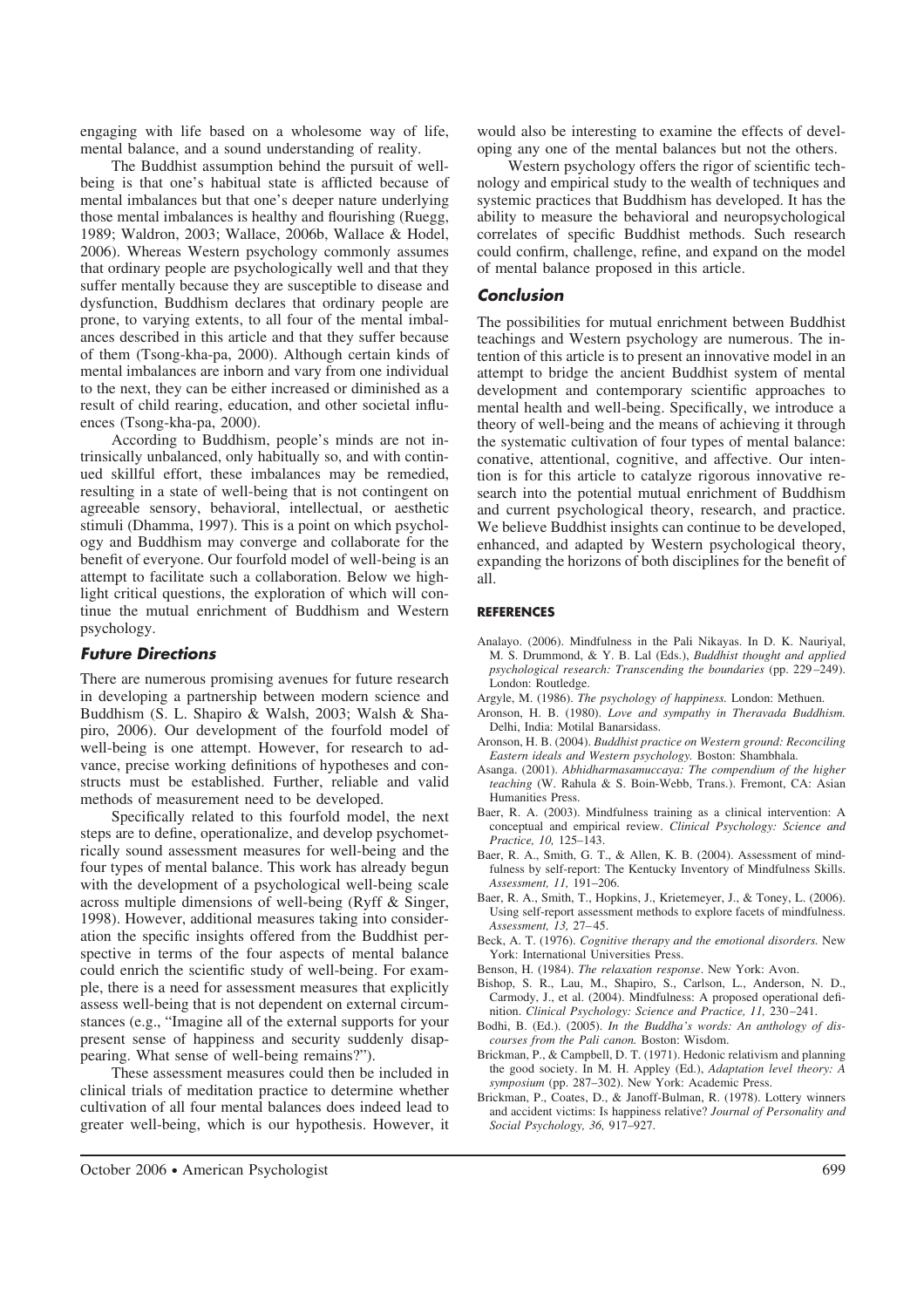- Brown, K., & Ryan, R. (2003). The benefits of being present: Mindfulness and its role in psychological well-being. *Journal of Personality and Social Psychology, 84,* 822– 848.
- Buddhaghosa. (1979). *The path of purification* (B. Nanamoli, Trans.). Kandy, Sri Lanka: Buddhist Publication Society.

Byrom, T. (1991). *Dhammapada.* London: Shambhala.

- Carlson, L. E., Speca, M., Patel, K. D., & Goodey, E. (2004). Mindfulness-based stress reduction in relation to quality of life, mood, symptoms of stress and levels of cortisol, dehydroepiandrosterone sulfate (DHEAS) and melatonin in breast and prostate cancer outpatients. *Psychoneuroendocrinology, 29,* 448 – 474.
- Carson, J. W., Carson, K. M., Gil, K. M., & Baucom, D. H. (2004). Mindfulness-based relationship enhancement. *Behavior Therapy, 35,* 471– 494.
- Cohen, J. D., & Blum, K. I. (2002). Overview: Reward and decision. Introduction to special issue. *Neuron, 36,* 193–198.
- Critchley, H. D., & Mathias, C. J. (2003). Blood pressure, attention and cognition: Drivers and air traffic controllers. *Clinical Autonomic Research, 13,* 399 – 401.
- Csikszentmihalyi, M. (1990). *Flow: The psychology of optimal experience.* New York: Harper & Row.
- Dalai Lama, & Cutler, H. C. (1998). *The art of happiness: A handbook for living.* New York: Riverhead Books.
- Davidson, R. J., & Harrington, A. (Eds.). (2002). *Visions of compassion: Western scientists and Tibetan Buddhists examine human nature.* New York: Oxford University Press.
- Davidson, R. J., Kabat-Zinn, J., Schumacher, J., Rosenkranz, M., Muller, D., Santorelli, S. F., et al. (2003). Alterations in brain and immune function produced by mindfulness meditation. *Psychosomatic Medicine, 65,* 564 –570.
- Dhamma, R. (1997). *The first discourse of the Buddha: Turning the wheel of Dharma.* Boston: Wisdom.
- Dhonden, Y. (1986). *Health through balance: An introduction to Tibetan medicine* (P. J. Hopkins, Trans.). Ithaca, NY: Snow Lion.
- Dhonden, Y. (2000). *Healing from the source: The science and lore of Tibetan medicine* (B. A. Wallace, Trans.). Ithaca, NY: Snow Lion.
- Diener, E., Sandvik, E., Seidlitz, L., & Diener, M. (1993). The relationship between income and subjective well-being: Relative or absolute? *Social Indicators Research, 28,* 195–223.
- Ellis, A. (1962). *Reason and emotion in psychotherapy.* New York: Stuart.
- Emmons, R. A. (1986). Personal strivings: An approach to personality and subjective well-being. *Journal of Personality and Social Psychology, 51,* 1058 –1068.
- Emmons, R. A., & McCullough, M. E. (2003). Counting blessings versus burdens: Experimental studies of gratitude and subjective well-being in daily life. *Journal of Personality and Social Psychology, 84,* 377–389.
- Gethin, R. M. L. (2001). *The Buddhist path to awakening.* Oxford, England: Oneworld.
- Goldstein, J., & Kornfield, J. (1987). *Seeking the heart of wisdom: The path of insight meditation.* Boston: Shambhala.
- Goleman, D. (1997). *Healing emotions: Conversations with the Dalai Lama on mindfulness, emotions, and health.* Boston: Shambhala.
- Goleman, D. (2003). *Destructive emotions: How can we overcome them? A scientific dialogue with the Dalai Lama.* New York: Bantam Dell.
- Gunaratana, H. (1985). *The path of serenity and insight: An explanation of the Buddhist jhanas.* Columbia, MO: South Asia Books.
- Gunaratana, H. (1991). *Mindfulness in plain English.* Boston: Wisdom.
- Haidt, J. (2006). *The happiness hypothesis: Finding modern truth in ancient wisdom.* New York: Basic Books.
- Harvey, B. P. (1990). *An introduction to Buddhism: Teachings, history, and practices.* Cambridge, England: Cambridge University Press.
- Hayes, S. (2002). Buddhism and acceptance and commitment therapy. *Cognitive and Behavior Practice, 9,* 58 – 66.
- Inglehart, R. (1990). *Culture shift in advanced industrial society.* Princeton, NJ: Princeton University Press.
- Iyengar, S., Wells, R., & Schwartz, B. (2006). Doing better but feeling worse: Looking for the "best" job undermines satisfaction. *Psychological Science, 17,* 143–150.
- James, W. (1924). *Memories and studies.* New York: Longmans, Green & Co. (Original work published 1911).
- Kabat-Zinn, J. (1990). *Full catastrophe living.* New York: Bantam Doubleday Dell.
- Kabat-Zinn, J. (1993). Mindfulness meditation: Health benefits of an ancient Buddhist practice. In D. Goleman & J. Gurin (Eds.), *Mind, body medicine: How to use your mind for better health* (pp. 259 –275). Yonkers, NY: Consumer Reports Books.
- Kabat-Zinn, J., Wheeler, E., Light, T., Skillings, A., Scharf, M. J., Cropley, T. G., et al. (1998). Influence of mindfulness meditation-based stress reduction intervention on rates of skin clearing in patients with moderate to severe psoriasis undergoing phototherapy (UVB) and photochemotherapy (PUVA). *Psychosomatic Medicine*, 60, 625-632.
- Kahneman, D., Diener, E., & Schwarz, N. (Eds.). (1999). *Well-being: The foundations of hedonic psychology.* New York: Russell Sage Foundation.
- Khyentse, D. (1993). *Enlightened courage: An explanation of Atisha's seven point mind training.* Ithaca, NY: Snow Lion.
- King, W. L. (1992). *Theravada meditation: The Buddhist transformation of yoga.* Delhi, India: Motilal Banarsidass.
- Koestler, A. (1978). *Janus: A summing up.* London: Hutchinson.
- Kristeller, J., Baer, R., & Quillian-Wolever, R. (2006). Mindfulness-based approach to eating disorders. In R. Baer (Ed.), *Mindfulness and acceptance-based interventions: Conceptualization, application, and empirical support* (pp. 2–24). San Diego, CA: Elsevier.
- La Monica, E. (1981). Construct validity of an empathy instrument. *Research Nursing and Health, 4,* 389 – 400.
- Lamrimpa, G. (1995). *Calming the mind: Tibetan Buddhist teachings on the cultivation of meditative quiescence* (B. A. Wallace, Trans.). Ithaca, NY: Snow Lion.
- Lamrimpa, G. (2002). *Realizing emptiness: Madhyamaka insight meditation* (B. A. Wallace, Trans.). Ithaca, NY: Snow Lion.
- Linehan, M. (1993). *Cognitive behavioral treatment of borderline personality disorder.* New York: Guilford Press.
- Lucas, R. E., & Dyrenforth, P. S. (2006). Does the existence of social relationships matter for subjective well-being? In K. D. Vohs & E. J. Finkel (Eds.), *Self and relationships: Connecting intrapersonal and interpersonal processes* (pp. 254 –273). New York: Guilford Press.
- Marlatt, A. (2002). Buddhist philosophy and the treatment of addictive behavior. *Cognitive and Behavior Practice, 9,* 44 –50.
- Miller, J., Fletcher, K., & Kabat-Zinn, J. (1995). Three-year follow-up and clinical implications of a mindfulness-based intervention in the treatment of anxiety disorders. *General Hospital Psychiatry, 17,* 192–200.
- Miller, W., & Rolnick, S. (1991). *Motivational interviewing: Preparing people to change.* New York: Guilford Press.
- Mitchell, D. W. (2002). *Buddhism: Introducing the Buddhist experience.* New York: Oxford University Press.
- Myers, D., & Diener, E. (1995). Who is happy? *Psychological Science, 6,*  $10 - 19.$
- N˜ anamoli, B., & Bodhi, B. (Trans.). (1995). *The middle length discourses of the Buddha: A new translation of the Majjhima Nik*!*ya.* Boston: Wisdom.
- Ong, J., Shapiro, S. L., & Manber, R. (2006). *Combining mindfulness meditation with cognitive-behavior therapy for insomnia: A treatmentdevelopment study.* Unpublished manuscript.
- Prochaska, J., DiClemente, C., & Norcross, J. (1992). In search of how people change: Applications to addictive behaviors. *American Psychologist, 47,* 1102–1114.
- Rabten, G. (1992). *The mind and its functions* (S. Batchelor, Trans.; 2nd ed.). Mont Pèlerin, Switzerland: Editions Rabten Choeling.
- Ricard, M. (2006). *Happiness: A guide to developing life's most important skill.* New York: Little Brown.
- Rinchen, G. S. (1997). *Atisha's lamp for the path to enlightenment.* Ithaca, NY: Snow Lion.
- Rinpoche, C. T. (2003). *Parting from the four attachments.* Ithaca, NY: Snow Lion.
- Ruegg, D. S. (1989). *Buddha-nature, mind and the problem of gradualism in a comparative perspective: On the transmission and reception of Buddhism in India and Tibet.* London: School of Oriental and African **Studies**
- Ryan, R. M., & Deci, E. L. (2001). On happiness and human potentials: A review of research on hedonic and eudaimonic well-being. *Annual Review of Psychology, 52,* 141–166.
- Ryff, C. D., & Singer, B. (1998). The contours of positive human health. *Psychological Inquiry, 9,* 1–28.